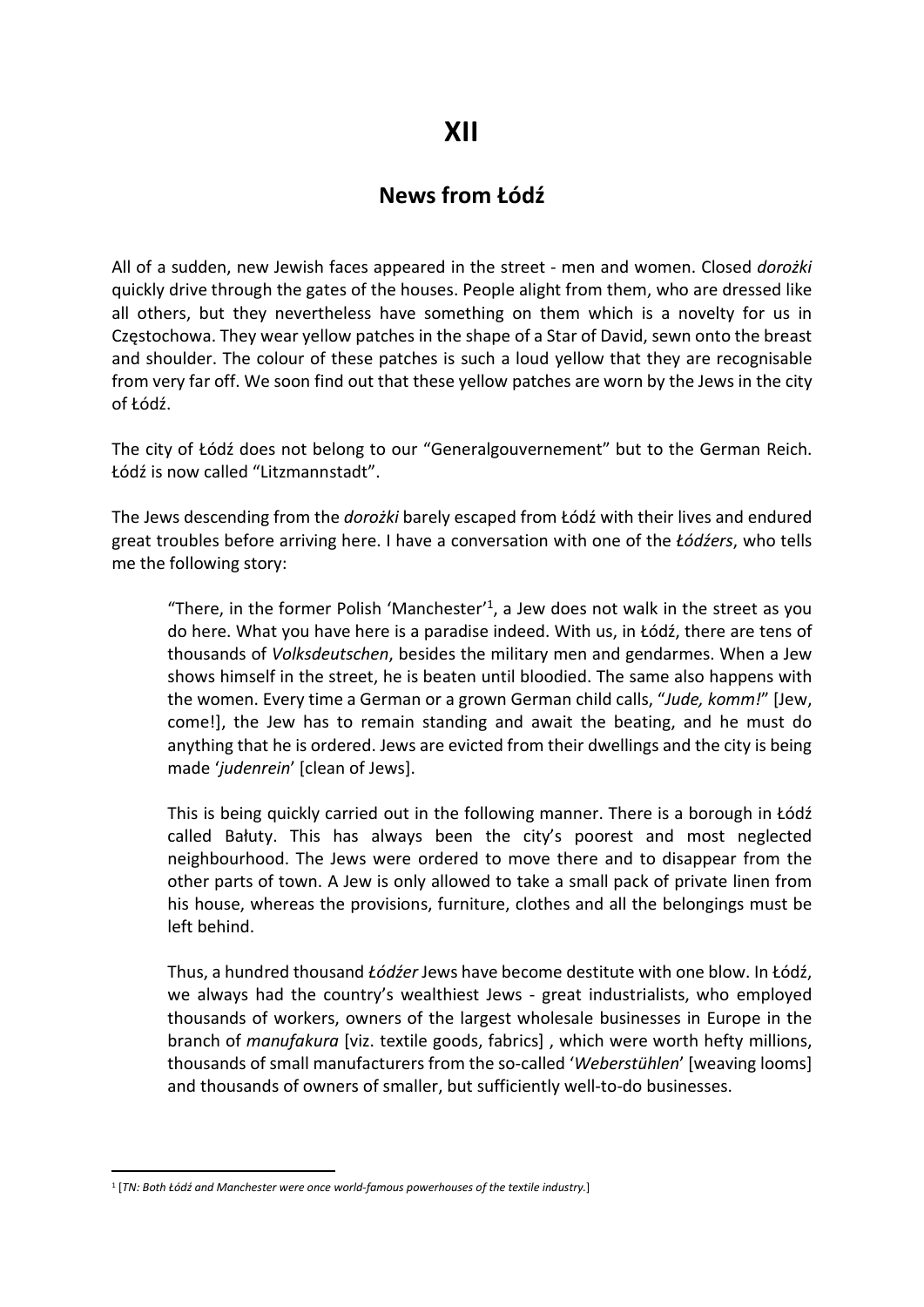At any given moment, tens of thousands of Jews - rich and poor - would be standing, side by side, Łódź's Bałuty. In normal times, Bałuty could hold 10,000 souls, but now 100,000 Jews have been crammed in there. Several families live in one room - the once wealthy and the poor together.

Some Jews still saved a little of their property and possessions, selling the best things almost for free to the 'Aryans', whom they knew well, a few days before the banishment. Others gave their linen, furs and valuables to their Polish acquaintances - now 'Volksdeutschen' - to 'hide' them 'until the bad times ended', when they would take everything back."

My new friend carried on with his account:

"Jews escape from Łódź, if they can manage to do so. There, they say that, here in Częstochowa, things are still bearable. I did everything in order to come here. And indeed, compared with Łódź, this is a paradise."

He continued:

"The road from Łódź to here is not an easy one. In my lifetime, I have already travelled across dozens of borders, from one country to another, but no journey has been as long as the one from Łódź to Częstochowa. I travelled by train, motorcar and dorożka. I walked on foot by day and by night. I bought off Germans, 'Volksdeutschen' and Poles. I gave away the most valuable possessions that I still had, until I made it here.

Now, I am poor. I went to visit a distant relative here, who still sees me as the wealthy man of old. I am living on the last couple of złoty that the different robbers and blackmailers did not manage to take from me along the way."

Nevertheless, he seemed happy, and exclaimed almost ardently,

"Here, I walk on the pavement! With us, in Łódź, a Jew has to walk in the middle of the road, in the gutter, where the horses travel. The Jews, who are captured here for work, after all, return a few hours later in one piece - whereas there, if a Jew is seized for work, in the best of cases, he returns only several days later a cripple, or he is never seen again."

After that, he went on to give me some details on his journey here from Łódź:

"A Pole, who is now a 'Volksdeutsch', was employed in my factory as foreman. He worked for me for twenty-five years and lived well off his earnings from me. One evening, this 'Volksdeutsch' took me out of Łódź. When he accompanied me to the train, and afterwards, when he travelled with me to Koluszki, he kept bleeding me for money. Besides that, he inserted a few of his acquaintances who blackmailed me. 'You are a Jew', they threatened me. 'We will bring a gendarme here at once.' And they extorted money, gold and diamonds from me. This band searched my wife and myself